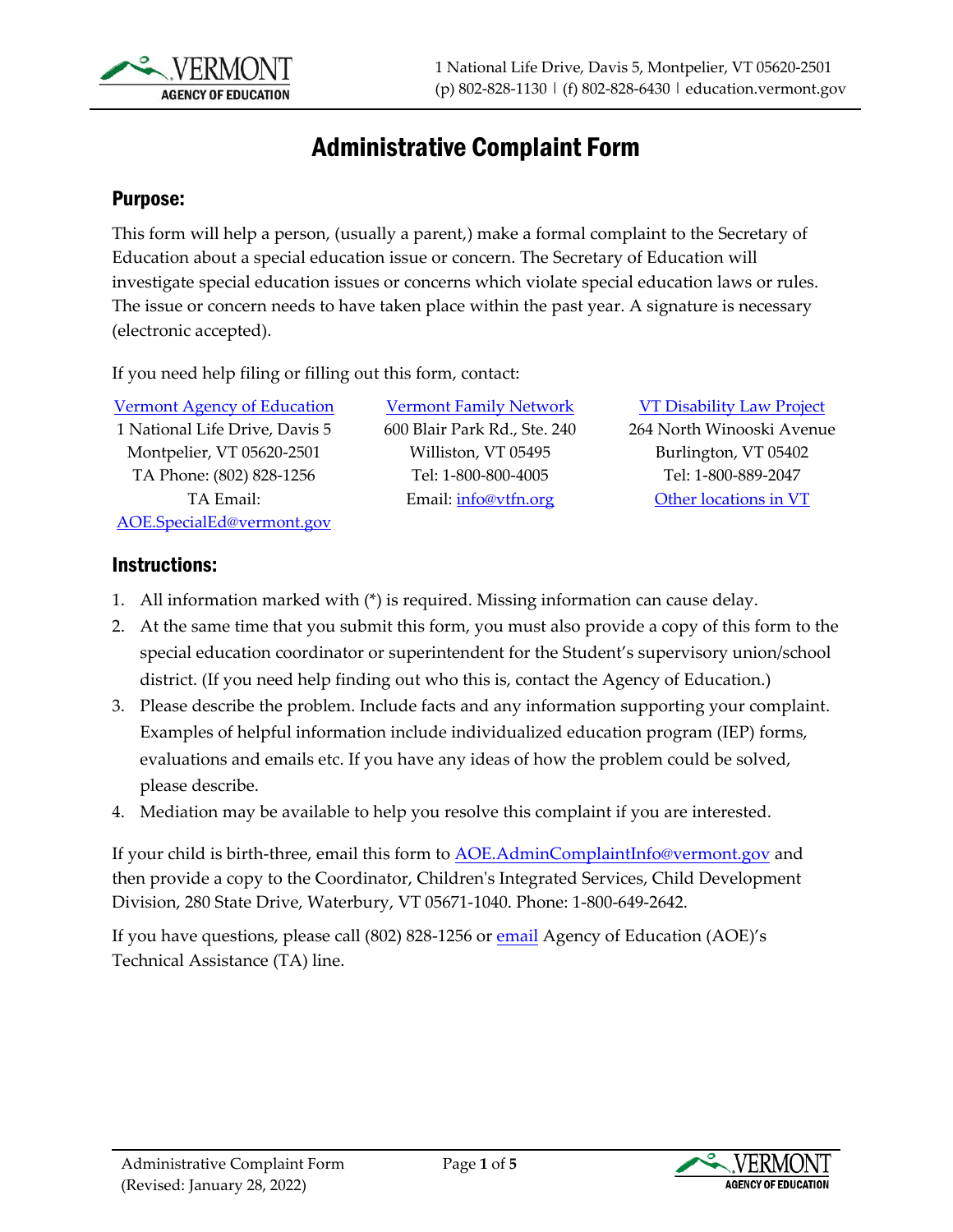# ADMINISTRATIVE COMPLAINT

| <b>Complainant Information:</b>                                                                  |  |  |
|--------------------------------------------------------------------------------------------------|--|--|
| *Name, First and Last: Enter your first and last name.                                           |  |  |
| Organization and Title, if applicable: Enter name of your organization and title, if applicable. |  |  |
| *Address: Enter your mailing address.                                                            |  |  |
| Enter rest of your mailing address.                                                              |  |  |
| *Tel: H: $\qquad \qquad W:$ $\qquad \qquad W:$<br>C:                                             |  |  |
| E-mail Address: Enter your email address.                                                        |  |  |
| Relationship to Student: Enter your relationship to Student.                                     |  |  |
|                                                                                                  |  |  |
| *Name, First and Last: Enter Student's first and last name.                                      |  |  |
| *Address: Enter Student's mailing address.                                                       |  |  |
| Enter Student's rest of mailing address.                                                         |  |  |
| (If Student is homeless, please provide contact information for Student.)                        |  |  |
| *Date of Birth: Current Grade Level: Enter current grade level.                                  |  |  |
| Has student received a diploma? $\Box$ Yes<br>$\vert$   No                                       |  |  |
| *School of Attendance: Enter name of school of attendance.                                       |  |  |
| *District of Residence: Enter name of district of residence.                                     |  |  |
| Parent/Guardian Name, if applicable: Enter name of Parent/Guardian, if applicable.               |  |  |
| Parent/Guardian Address and Telephone Number, if different from Student:                         |  |  |
| Address: Enter Parent/Guardian's mailing address.                                                |  |  |
| Enter Parent/Guardian's rest of mailing address.                                                 |  |  |
|                                                                                                  |  |  |
|                                                                                                  |  |  |
| Learning Impairment                                                                              |  |  |
| Speech or Language                                                                               |  |  |
| Impairment Emotional                                                                             |  |  |
| Disturbance Traumatic Brain                                                                      |  |  |
| Injury Orthopedic Impairment                                                                     |  |  |
| Specific Learning Disability                                                                     |  |  |
| Other Health Impairment: Other health impairment.                                                |  |  |
|                                                                                                  |  |  |

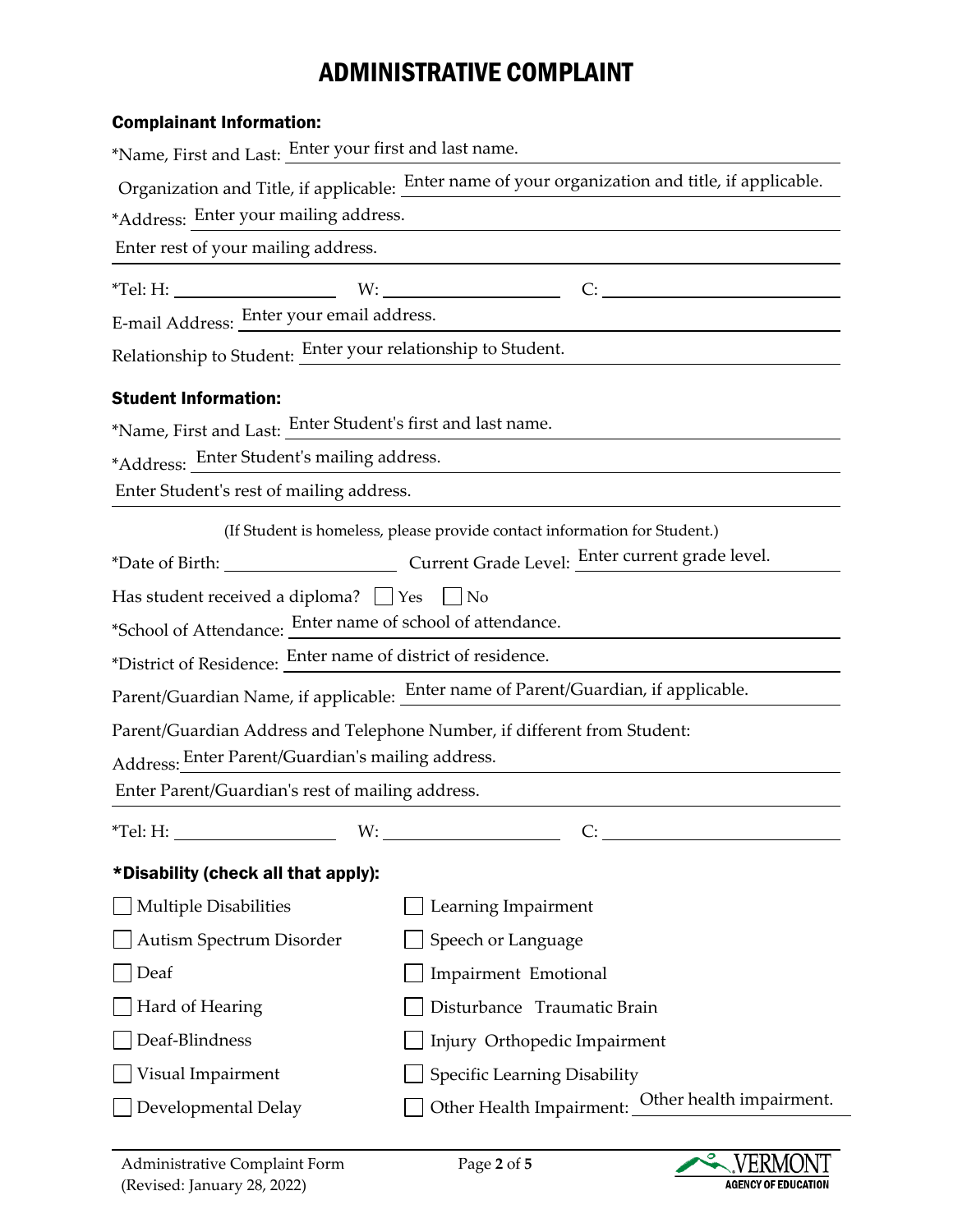

### Attorney or Advocate Information (if applicable):

|                                                                                                                                           | Name, First and Last: Enter Attorney or Advocate's first and last name.                      |  |
|-------------------------------------------------------------------------------------------------------------------------------------------|----------------------------------------------------------------------------------------------|--|
|                                                                                                                                           | Address: Enter Attorney or Advocate's mailing address.                                       |  |
|                                                                                                                                           | Enter Attorney or Advocate's rest of mailing address.                                        |  |
|                                                                                                                                           | Fax Attorney or Advocate's fax number.                                                       |  |
|                                                                                                                                           | E-mail Address: Enter Attorney or Advocate's email address.                                  |  |
| <b>Due Process &amp; Mediation:</b>                                                                                                       |                                                                                              |  |
|                                                                                                                                           | Were the issue(s) identified below, the subject of a previous due process complaint,         |  |
|                                                                                                                                           | administrative complaint or mediation? $\Box$ Yes<br>$\vert$ No                              |  |
| Are the issue(s) identified below, the subject of a current due process complaint, administrative                                         |                                                                                              |  |
| complaint or mediation? $\Box$ Yes                                                                                                        | $\vert$   No                                                                                 |  |
| Have you also filed a Due Process complaint about this same issue? $\Box$ Yes<br>  No                                                     |                                                                                              |  |
| Are you interested in receiving information about mediation, or would you like to request<br>mediation, to try and resolve the issue(s)?: |                                                                                              |  |
|                                                                                                                                           | $\Box$ Yes, I would like to receive information on mediation.                                |  |
|                                                                                                                                           | Yes, I would like to request mediation to try to resolve the issues.                         |  |
| $ $ No.                                                                                                                                   |                                                                                              |  |
| <b>Submission:</b>                                                                                                                        |                                                                                              |  |
|                                                                                                                                           | A copy of this administrative complaint can be submitted to the AOE electronically via email |  |

- to AOE.AdminComplaint[Info@vermont.gov](mailto:AOE.AdminComplaintInfo@vermont.gov) or by mail to Vermont Agency of Education, 1 National Life Drive, Davis 5, Montpelier, VT 05620-2501. If you need assistance to submitting, call or email and we will assist you.
- At the same time that you submit this form, you must also provide a copy of this form to the special education coordinator or superintendent for the Student's supervisory union/school district. (If you need help finding out who this is, contact the AOE TA Line.)

TA Phone: (802) 828-1256 TA Email: [AOE.SpecialEd@vermont.gov](mailto:AOE.SpecialEd@vermont.gov)

Mailed to school

- Hand-Delivered to school
- Not Submitted I need assistance from the AOE

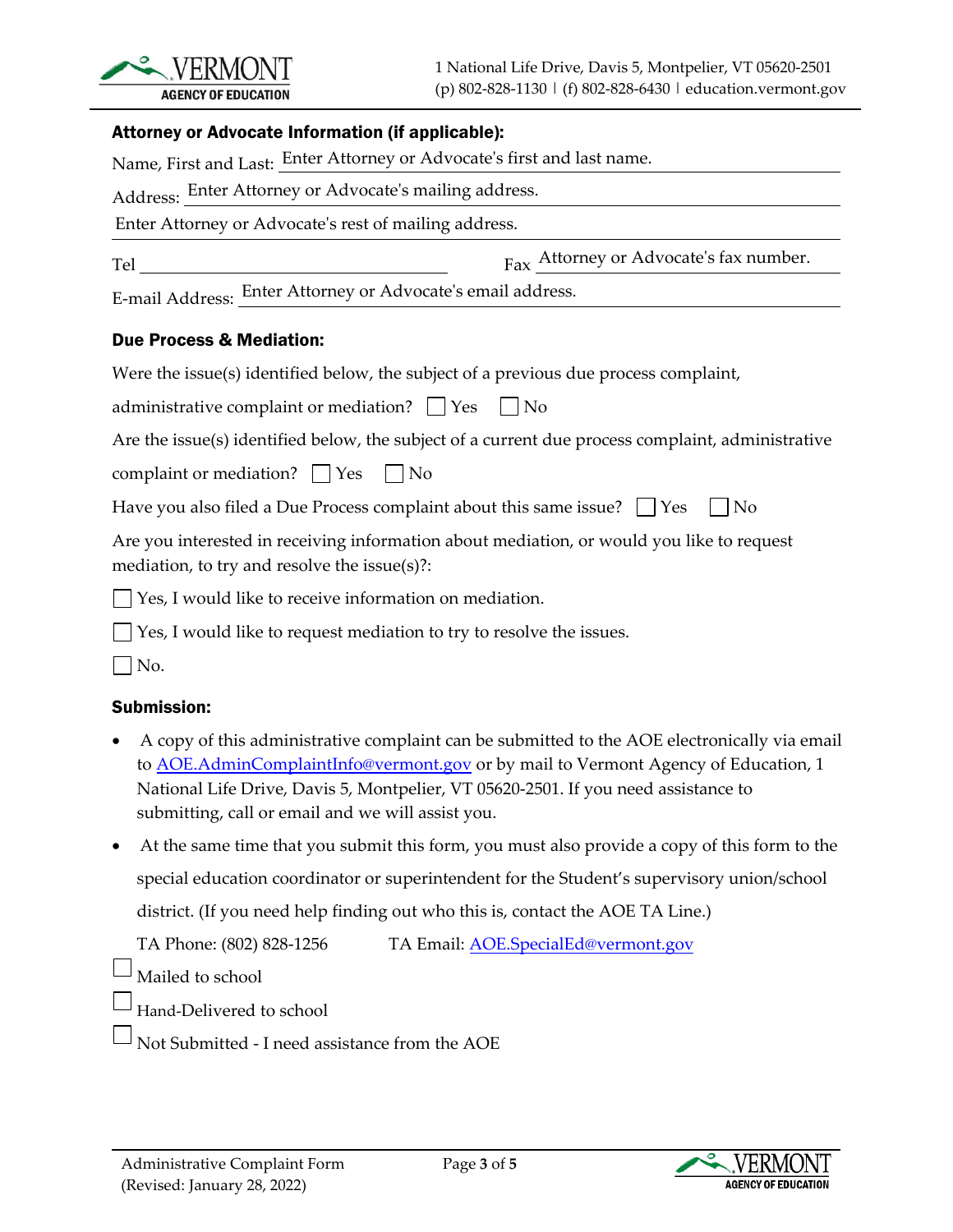### The copy was provided to:

Name: Enter name of person this copy was provided to.

 $\Box$  Superintendent  $\Box$  Special Education Coordinator

Address: Enter Superintendent or Special Education Coordinator's mailing address.

Enter Superintendent or Special Education Coordinator's rest of mailing address.

Date:

### \*Descriptions of the Issues:

Please describe the problem, including as much detail as possible. Include all information that you believe to be important, even if you are unsure. Remember that the issue or concern needs to have taken place within the past year and must be related to special education. It is important to include facts and any documentation that you believe support your claim. If you are unsure about what to include, please call or email the AOE for assistance.

Describe the problem(s):

List the problem(s) here.